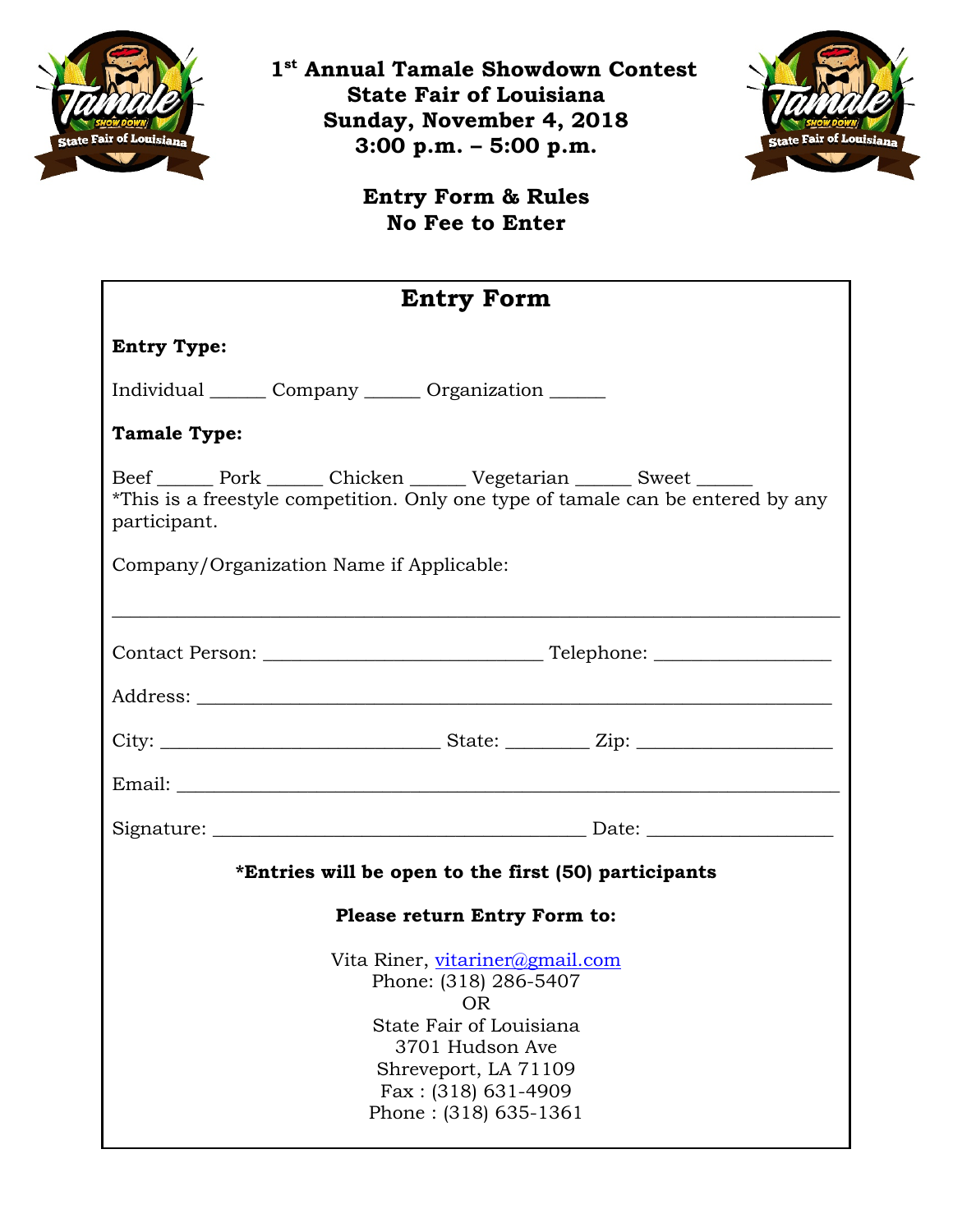

**1st Annual Tamale Showdown Contest State Fair of Louisiana Sunday, November 4, 2018 3:00 p.m. – 5:00 p.m.**



## **Competition Rules**

Entry Forms should be submitted on or before October 29, 2018 by 5:00 p.m. You can email your entry to [vitariner@gmail.com](mailto:vitariner@gmail.com) or fax to 318.631.4909 or deliver or mail to: 3701 Hudson Avenue Shreveport, LA 71109. Upon receipt, you will receive a participation confirmation number. Entries will be open to the first (50) participants.

The event will take place at the State Fair of Louisiana Main Entertainment Stage on Sunday, November 4th from 3pm-5pm. You must show up no later than 2:45 p.m. to check in.

It is required to submit (36) tamales, (6) of them will be used for judges to choose 1st, 2nd and 3rd Places and the remainder of the tamales will be used for the public to choose the People's Choice Award. We suggest the size for traditional tamales to be 1" thick, 2" wide and 6" length. The size suggestion is based on the quantity we are expecting to need for the judges tasting and the public, but this size is only optional.

Your space at the table will be approximately 48" x 36" and feel free to bring warmers or coolers. You are allowed to decorate your area to represent your tamale. No electricity or propane burning is allowed. Chafing dishes are allowed.

**You must bring your tamales already cooked and prepared hot and ready to eat.** If there is any sauce/condiment that goes with your tamale, please include in your plate presentation.

Table space will be provided to you for your set up and presentation of your tamales at 3:00 p.m.

Judging will take place from 3:30 p.m. to 4:00 p.m. and you are required to submit (6) plates of tamales for judging. Judging will be based on flavor, appearance, texture and aroma.

Public judging for People's Choice Award will take place from 3:00 p.m.to 4:30 p.m. and voting will close at 4:30 p.m. Public judging is open to any persons that are 13 years of age or over. Public judges will pick up tokens at the Invasora booth to be used to vote on tamales. Feel free to bring your family and friends to support you.

## **Continued on Next Page**